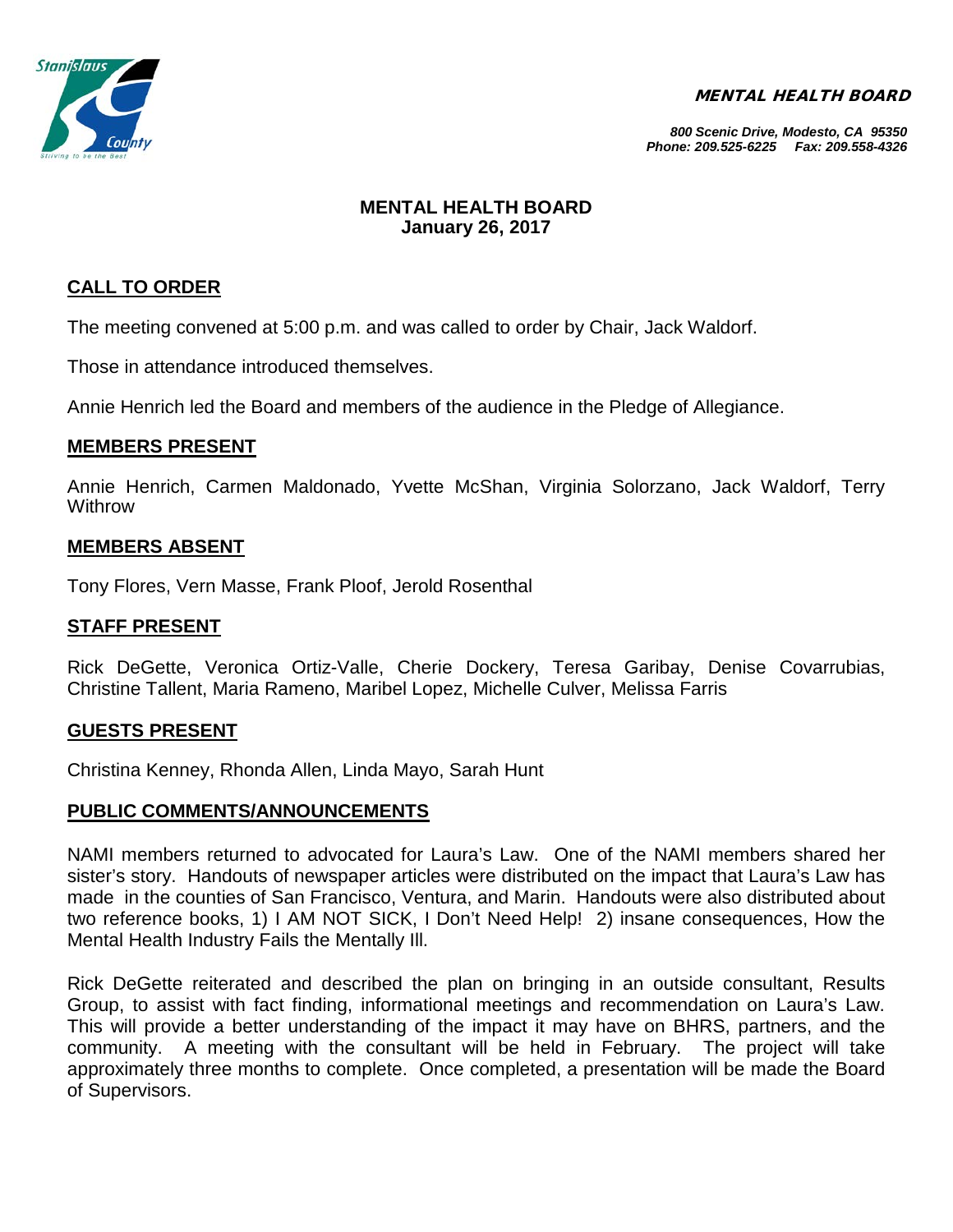Mental Health Board January 26, 2017 Page 2 of 4

# **CORRESPONDENCE**

Veronica Ortiz-Valle reported that a letter was received regarding the resignation of Kimberly Kennard's membership from the Mental Health Board on January 19, 2017.

#### **APPROVAL OF MINUTES**

Action: Annie Henrich made the motion to approve the Mental Health Board (MHB) minutes of October 27, 2016, Virginia Solorzano seconded the motion.

#### **CONSUMER REPORTS/COMMENTS** - None

#### **FAMILY MEMBER REPORTS/COMMENTS** - None

### **BOARD OF SUPERVISORS REPORT**

Supervisor Withrow reported that the merge of the MHB and ABSAP boards is on the agenda for approval.

### **PRESENTATION – Leaps & Bounds**

Christine Tallent, Maria Rameno, and Maribel Lopez gave a presentation on Leaps & Bounds outpatient services program. The program serves children ages 0-5 and their families. Their main focus is to help the children and their families bond and strengthening the child/family foundation. Program services includes helping the children be successful in school; parenting skills; outeach services; consultation and support to schools, and observation as requested by the schools. Home visits are made if families don't have transportation. The program also serves foster out of county families.

### **COMMITTEE REPORTS**

#### Executive Committee

Jack Waldorf reported the following:

Data Notebook 2016 is due at the end of March 2017. The focus of the Data Notebook this year is on Childrens System of Care data. Jack is meeting with Rick DeGette to initially discuss the process/actions needed to complete the Data Notebook. Jack informed Board members that their input may be needed.

#### Adult/Older Adult System of Care Committee

Annie Henrich reported that for the next couple of months instead of of the committee conducting site visits, they are inviting the programs to present to the committee at the High Risk Health & Senior Access site.

#### Managed Care Committee

Jack Waldorf reported that the committee met and obtained statistics on denied days and average length of stay at DBHC and the PHF.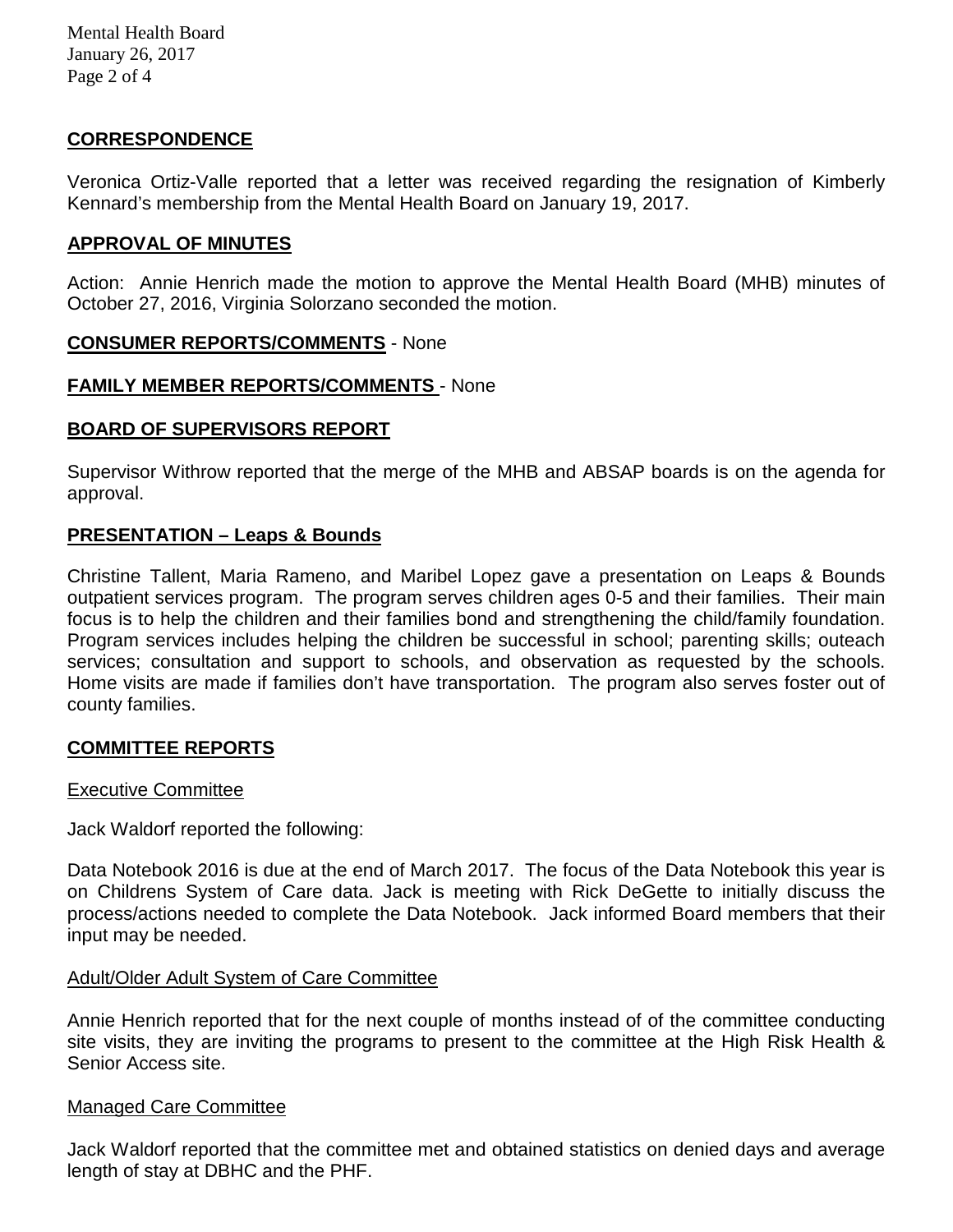Mental Health Board January 26, 2017 Page 3 of 4

## Children System of Care Committee

Yvette McShan reported that the committee met yesterday and is looking forward to outreach to programs this year.

Administrative and Fiscal Management Committee

No report.

Impact Committee

No report.

Criminal Justice Oversight/Forensic Committee

No report.

# **MHB/ABSAP LIAISON**

No report.

# **CULTURAL COMPETENCY, EQUITY AND SOCIAL JUSTICE COMMITTEE (CCESJC)**

Carmen Maldonado gave highlights of the presentation on the Homeless Vigil in December presented by Kimberly Hamilton.

### **DEPARTMENT REPORT**

Rick DeGette reported on the following:

- CARF Survey was conducted on Genesis Program in December.
- Triennnial Review will be conducted the week of January  $30<sup>th</sup>$ .
- Preparing for the Drug Medi-Cal Waiver 1115 Application that is due June 2017.
- Working with Aegis on opening a second clinic facility.
- Mid-year budget is going to the Board of Supervisors for approval. The budget is in good shape.
- Attended the Stepping Up Conference last week in Sacramento.